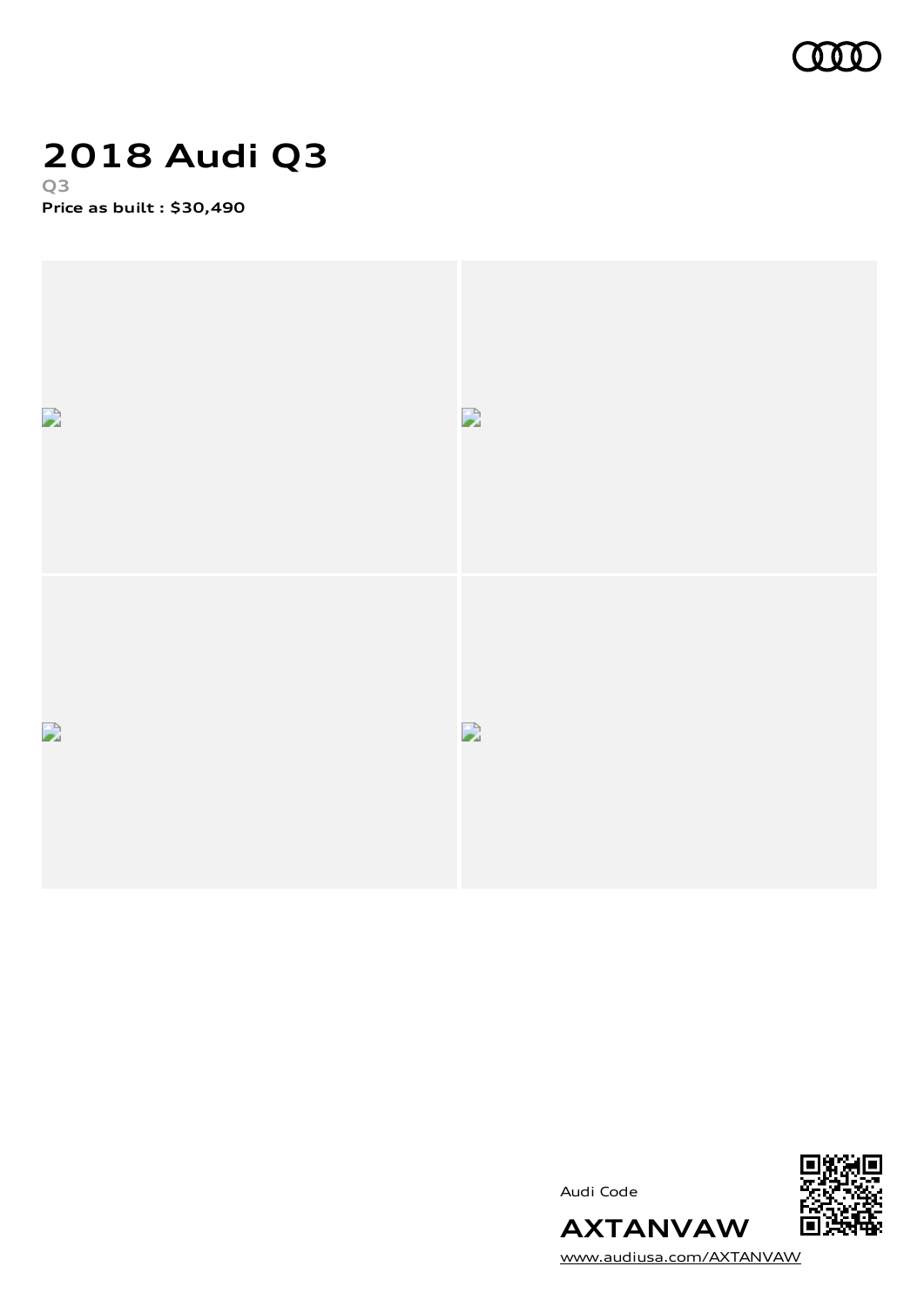## **Summary**

| Audi 2018 Audi Q3<br>Q3<br>Price as built<br>\$30,490 |              | <b>Further Information</b>                                                                 |              |
|-------------------------------------------------------|--------------|--------------------------------------------------------------------------------------------|--------------|
|                                                       |              |                                                                                            |              |
| <b>Exterior colour</b>                                |              | Mileage                                                                                    | 24,013 miles |
| Florett Silver metallic                               |              | Warranty                                                                                   | No           |
| Interior colour                                       |              |                                                                                            |              |
| Seats                                                 | <b>Black</b> | Audi Code<br>AXTANVAW<br>Your configuration on www.audiusa.com<br>www.audiusa.com/AXTANVAW |              |
| Dashboard                                             | <b>Black</b> |                                                                                            |              |
| Carpet                                                | Black        |                                                                                            |              |
| Headliner                                             | Lunar Silver |                                                                                            |              |
|                                                       |              | <b>Commission number</b><br>691f0e510a0e0971574e                                           |              |

## **Technical Specifications**

| Engine type                  | Four-cylinder                                 |
|------------------------------|-----------------------------------------------|
| stroke                       | Displacement/Bore and 1,984/82.5 x 92.8 cc/mm |
| Torque                       | 207 @ 1,700 - 5,000 lb-ft@rpm                 |
| Top track speed              | 130 mph mph $1$                               |
| Acceleration (0 - 60<br>mph) | 8.2 seconds seconds                           |
| Recommended fuel             | Premium                                       |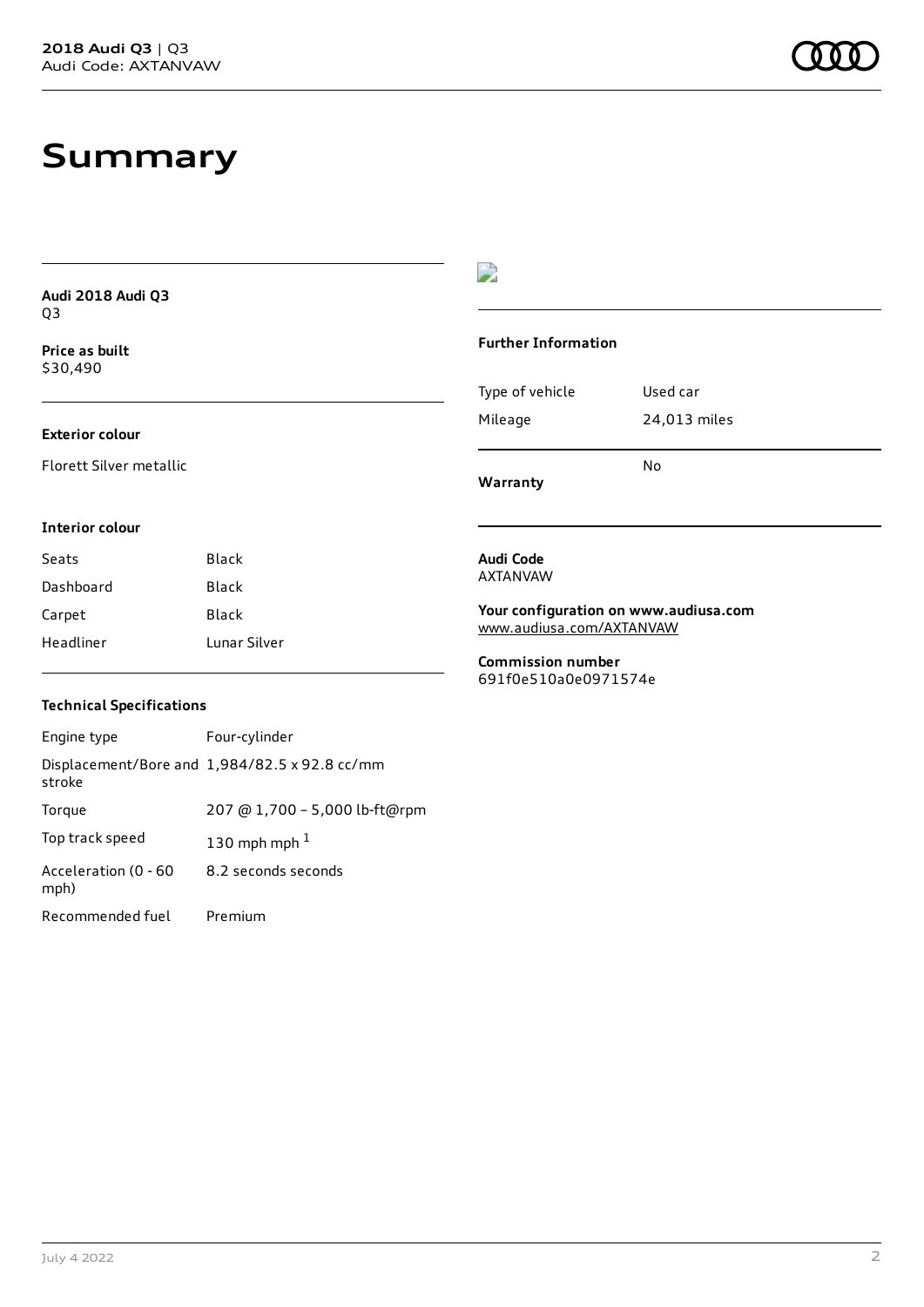# **Equipment**

Florett Silver metallic

Audi advanced key-keyless start, stop and entry

Power-adjustable, auto-dimming, power-folding, heated exterior side mirrors

Full LED headlights

LED taillights

Aluminum trim around exterior windows

Auto-dimming interior rear view mirror with digital compass

Power tailgate

Aluminum Satellite inlays

Audi side assist





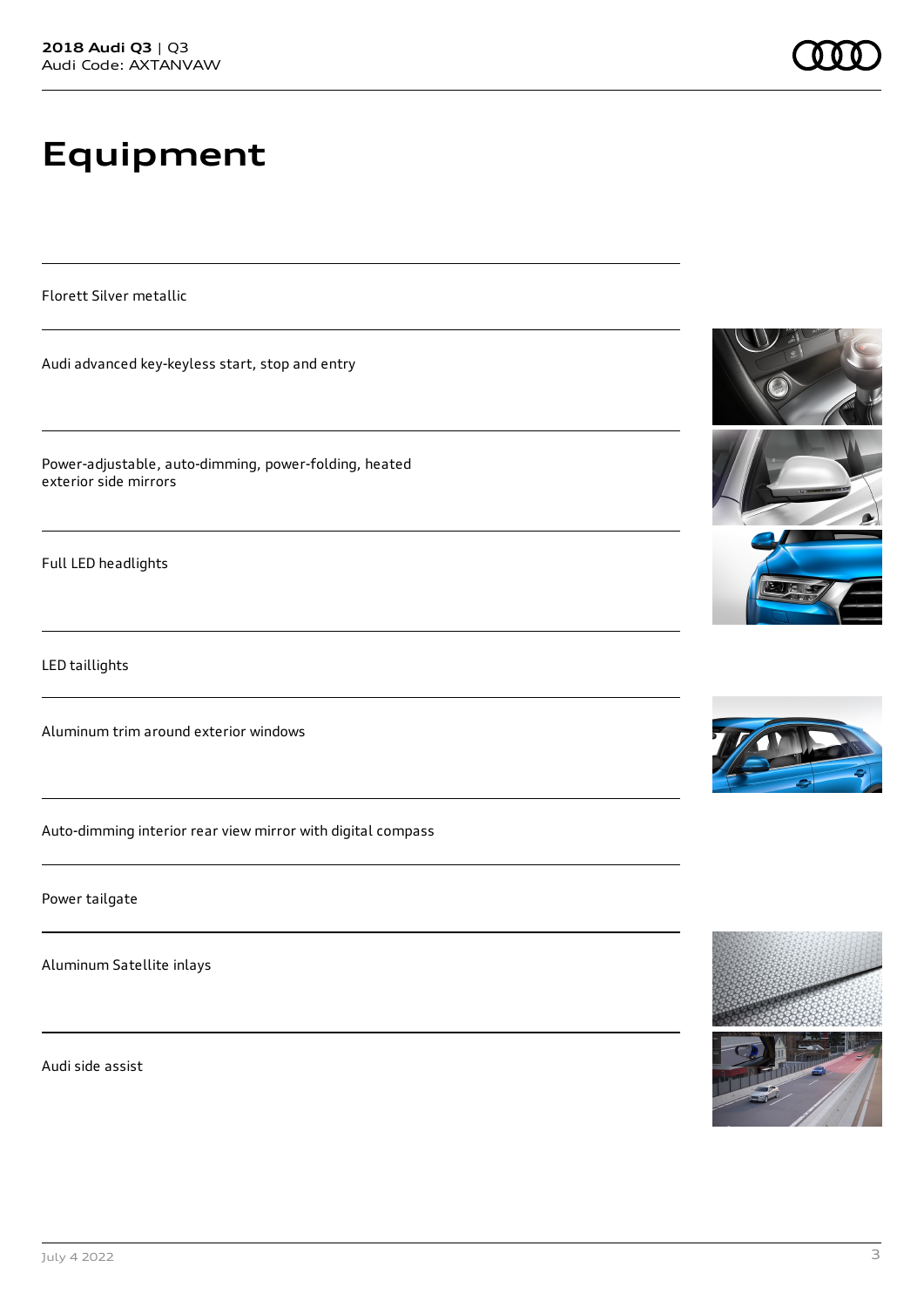## **Standard features**

## **Safety and Security**

| Front passenger airbags with passenger<br>airbag deactivation switch |
|----------------------------------------------------------------------|
| Electronic Stability Control (ESC) with<br>traction control (ASR)    |
| Electromechanical parking brake                                      |
| Cruise control with coast, resume and<br>accelerate features         |
| Tire-pressure monitoring system                                      |
| Front thorax side airbags and Sideguard®<br>head curtain airbags     |
| Rain/light sensor for automatic windshield<br>wipers and headlights  |
| Lower Anchors and Tethers for Children<br>(LATCH) in rear seats      |
|                                                                      |

| <b>Interior</b> |                                                   |
|-----------------|---------------------------------------------------|
| QE5             | Storage package                                   |
| 3FU             | Panoramic sunroof                                 |
| 7M8             | Aluminum door sill inlays with S line®<br>badging |
| 6NQ             | Black cloth headliner                             |
| 9AK             | Dual-zone automatic climate control               |
| QQ1             | LED interior lighting package                     |
| 1 XW            | Three-spoke multifunction steering wheel          |
| 6E3             | Front center armrest                              |
| 7F9             | Leather-wrapped gear selector                     |
| 3 <sub>NU</sub> | Load-through facility                             |
| N1F             | Leather seating surfaces                          |
| 4A3             | <b>Heated front seats</b>                         |

### **Exterior**

| 0P <sub>0</sub> | Dual exhaust outlet (driver's side) |
|-----------------|-------------------------------------|
| 1D <sub>8</sub> | Provision for towing bracket        |
| 1S1             | Vehicle tool kit and vehicle jack   |
| 3S1             | Aluminum roof rails                 |
| 511             | Tailgate roof spoiler               |
| 8Q3             | Automatic headlights                |
| 8TB             | Rear fog lights                     |
| HZ <sub>0</sub> | 18" 235/50 all-season tires         |
| 4KF             | Rear privacy glass                  |
| 0 <sub>NB</sub> | S line® fender badge                |
| 40N             | 18" 5-arm-turbine design wheels     |

### **Infotainment and Driver Assistance**

| UG5 | Hill descent control                                                                                   |
|-----|--------------------------------------------------------------------------------------------------------|
| UF7 | Audi music interface                                                                                   |
| 9VD | Audi sound system                                                                                      |
| 907 | Driver information system                                                                              |
| 8DS | Audi sound system with ten speakers, 180<br>watts and single CD player with MP3<br>playback capability |
| OH1 | Voice control system                                                                                   |
| 97X | BLUETOOTH <sup>®</sup> wireless technology<br>preparation for compatible devices                       |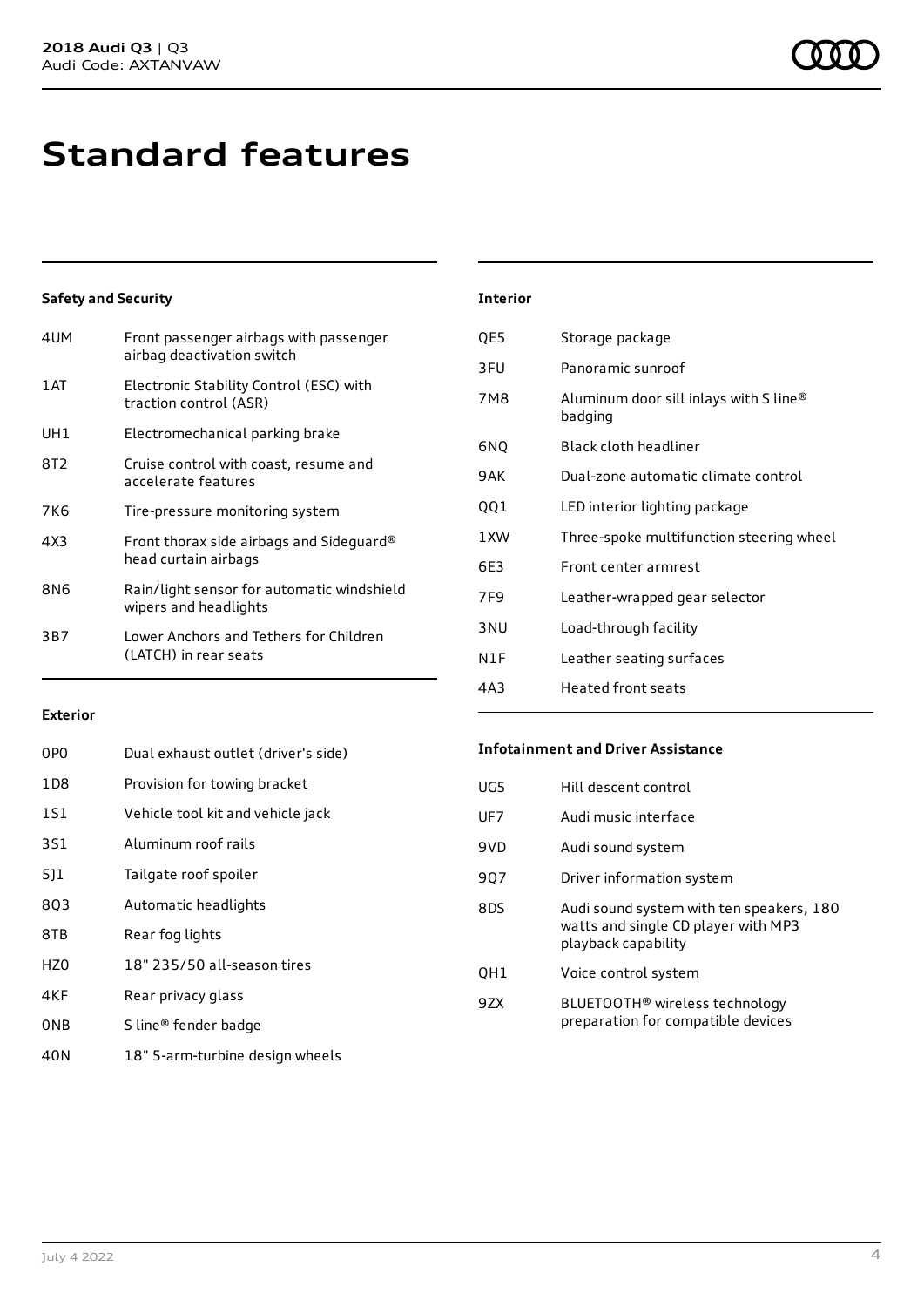## **Dealer remarks**

Looking for a used car at an affordable price? This Audi won't be on the lot long!

It delivers style and power in a single package! A turbocharger is also included as an economical means of increasing performance. With fewer than 25,000 miles on the odometer, this 4 door sport utility vehicle prioritizes comfort, safety and convenience. Audi infused the interior with top shelf amenities, such as: heated seats, a roof rack, and power front seats. Smooth gearshifts are achieved thanks to the 2 liter 4 cylinder engine, and for added security, dynamic Stability Control supplements the drivetrain.

We have a skilled and knowledgeable sales staff with many years of experience satisfying our customers needs. We'd be happy to answer any questions that you may have. Please don't hesitate to give us a call.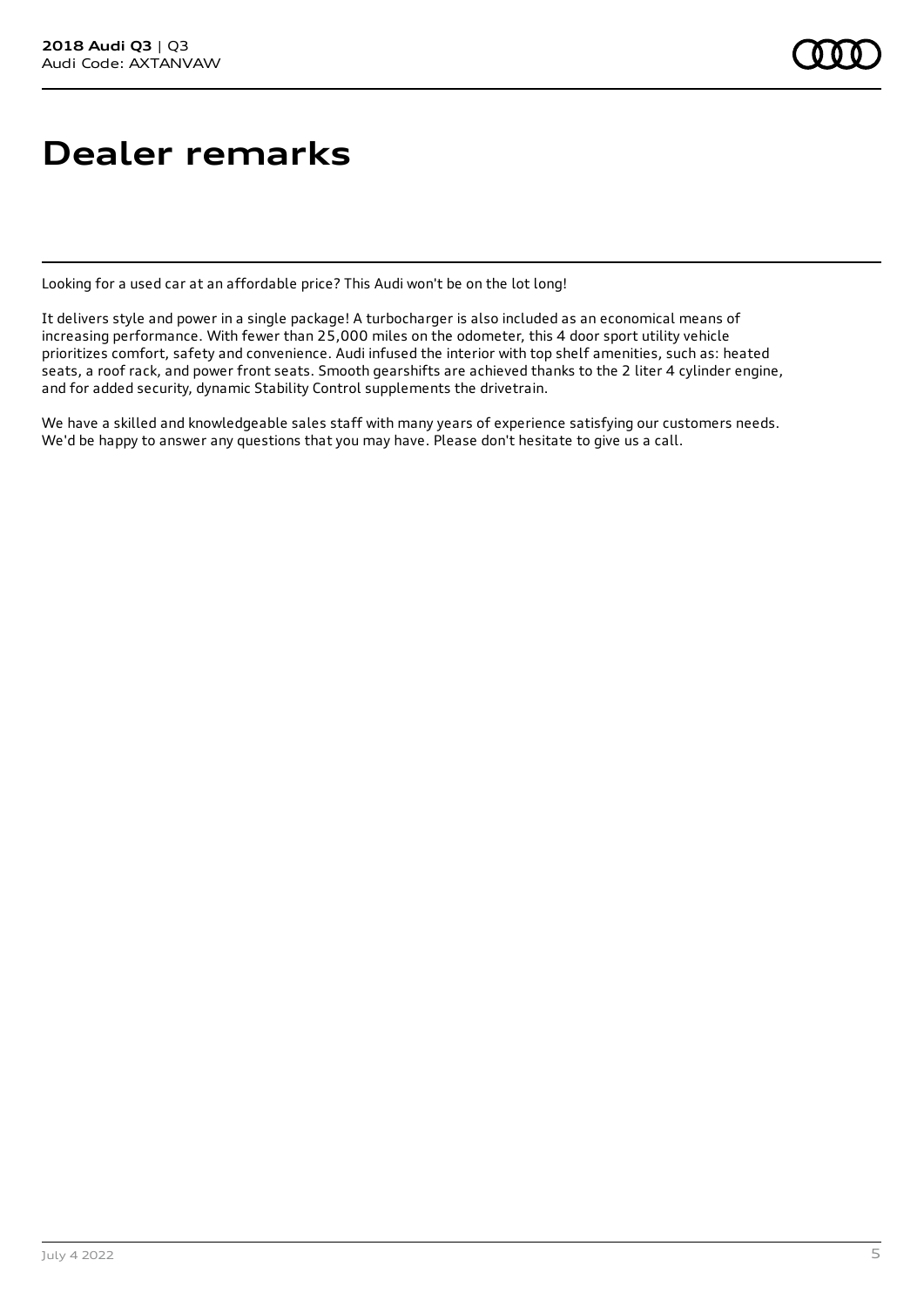# **Technical Specifications**

## **Engineering | Performance**

| Engine type                                | Four-cylinder                                 |
|--------------------------------------------|-----------------------------------------------|
| Acceleration (0 - 60<br>mph)               | 8.2 seconds seconds                           |
| Engine block                               | Cast-iron                                     |
| Induction/fuel injection Turbocharged/FSI® |                                               |
| Displacement                               | 2.0 L                                         |
| Cylinder head                              | Aluminum-alloy                                |
| Max. output ps/hp                          | 200 @ 5,100 - 6,000 @ rpm                     |
| stroke                                     | Displacement/Bore and 1,984/82.5 x 92.8 cc/mm |
| Top track speed <sup>1</sup>               | 130 mph mph                                   |
| Torque                                     | 207 @ 1,700 - 5,000 lb-ft@rpm                 |
| Valvetrain                                 | 16-valve DOHC                                 |

## **Electrical system**

| Alternator | 140A      |
|------------|-----------|
| Battery    | 280A/68Ah |

## **Transmission | Drivetrain**

| Gear ratios: 6th         | 0.688:1                                                                           |
|--------------------------|-----------------------------------------------------------------------------------|
| Gear ratios: Final Drive | TBD                                                                               |
| Gear ratios: 4th         | 1.164:1                                                                           |
| Transmission             | Six-speed Tiptronic <sup>®</sup> automatic<br>transmission with front wheel drive |
| Gear ratios: 5th         | 0.860:1                                                                           |
| Gear ratios: 2nd         | 2.303:1                                                                           |
| Gear ratios: 3rd         | 1.556:1                                                                           |
| Gear ratios: Reverse     | 3.422:1                                                                           |
| Gear ratios: 1st         | 3.949:1                                                                           |

## **Steering**

| Steering type                              | Electromechanical power steering<br>system |
|--------------------------------------------|--------------------------------------------|
| Turning diameter, curb- 38.7 ft<br>to-curb |                                            |
| Steering ratio                             | 16.4:1                                     |
|                                            |                                            |

## **Suspension**

| Front axle | MacPherson strut front suspension |
|------------|-----------------------------------|
| Rear axle  | Four-link rear suspension         |

### **Brakes**

| Front brakes | 12.3 (ventilated disc) in |
|--------------|---------------------------|
| Rear brakes  | 11.1 (solid disc) in      |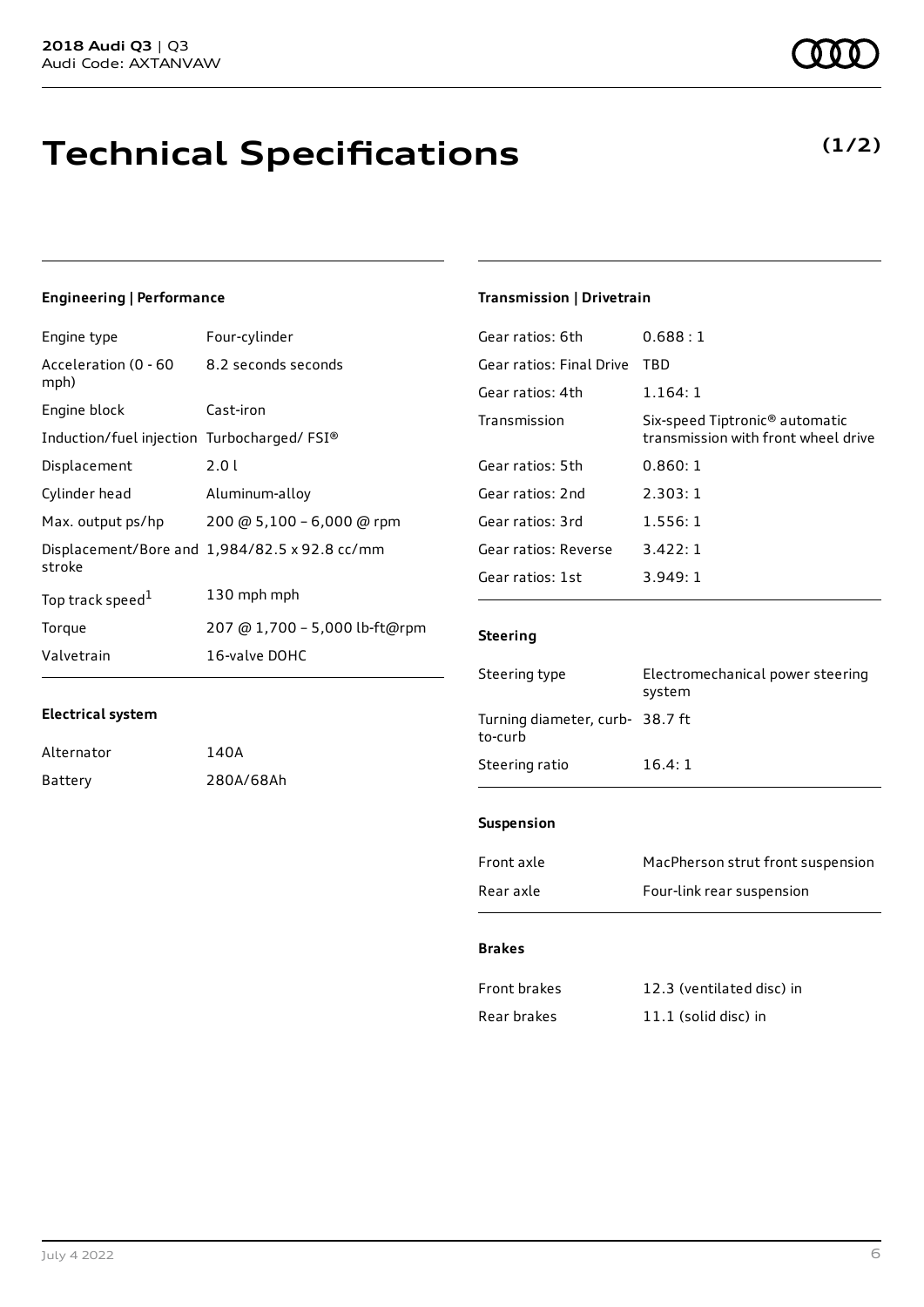# **Technical Specifications**

### **Body**

| Material             | Fully galvanized steel unibody with<br>aluminum hood and tailgate |
|----------------------|-------------------------------------------------------------------|
| Corrosion protection | Multistep anti-corrosion protection                               |
|                      |                                                                   |

### **Warranty | Maintenance**

| Warranty    | 4-year/50,000-mile Audi New<br>Vehicle Limited Warranty                                   |
|-------------|-------------------------------------------------------------------------------------------|
| Maintenance | 12-month/10.000-mile (whichever<br>occurs first) NO CHARGE first<br>scheduled maintenance |

## **Interior measurements**

| Seating capacity                          | 5                      |
|-------------------------------------------|------------------------|
| Shoulder room, rear                       | 53.6 in                |
| Head room with front<br>sunroof           | 37.0 in                |
| Leg room, rear                            | 31.1 in                |
| Shoulder room, front                      | 55.8 in                |
| Head room with rear<br>sunroof            | 37.4 in                |
| Leg room, front                           | 40.0 in                |
| Cargo volume, rear<br>seatbacks up/folded | 16.7/50.3 cu ft, cu ft |

#### **Exterior Measurements**

| Height                           | 62.6 in   |
|----------------------------------|-----------|
| Overall width without<br>mirrors | $72.1$ in |
| Length                           | 172.8 in  |
| Wheelbase                        | 102.5 in  |
| Drag coefficient                 | 0.32 Cw   |
| Overall width with<br>mirrors    | 79.5 in   |
| Track rear                       | 61.2 in   |
| Track front                      | $61.1$ in |
| Curb weight                      | 3,682 lb  |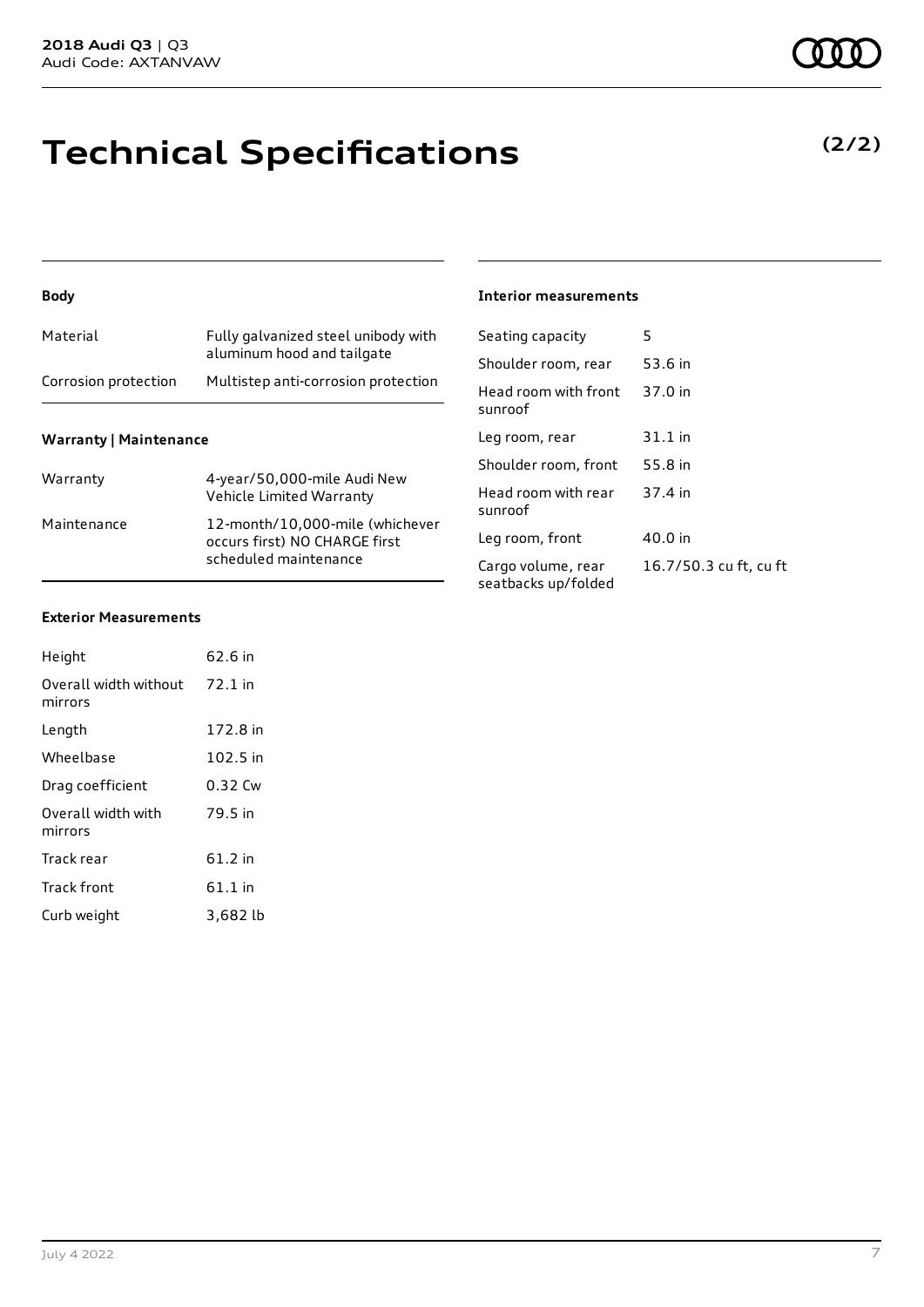## **Contact**

Dealer **Audi Baton Rouge**

11955 Airline Hwy 70817 Baton Rouge LA

Phone: +12257541500 FAX: 2257519931

www: [https://www.audibatonrouge.com](https://www.audibatonrouge.com/)